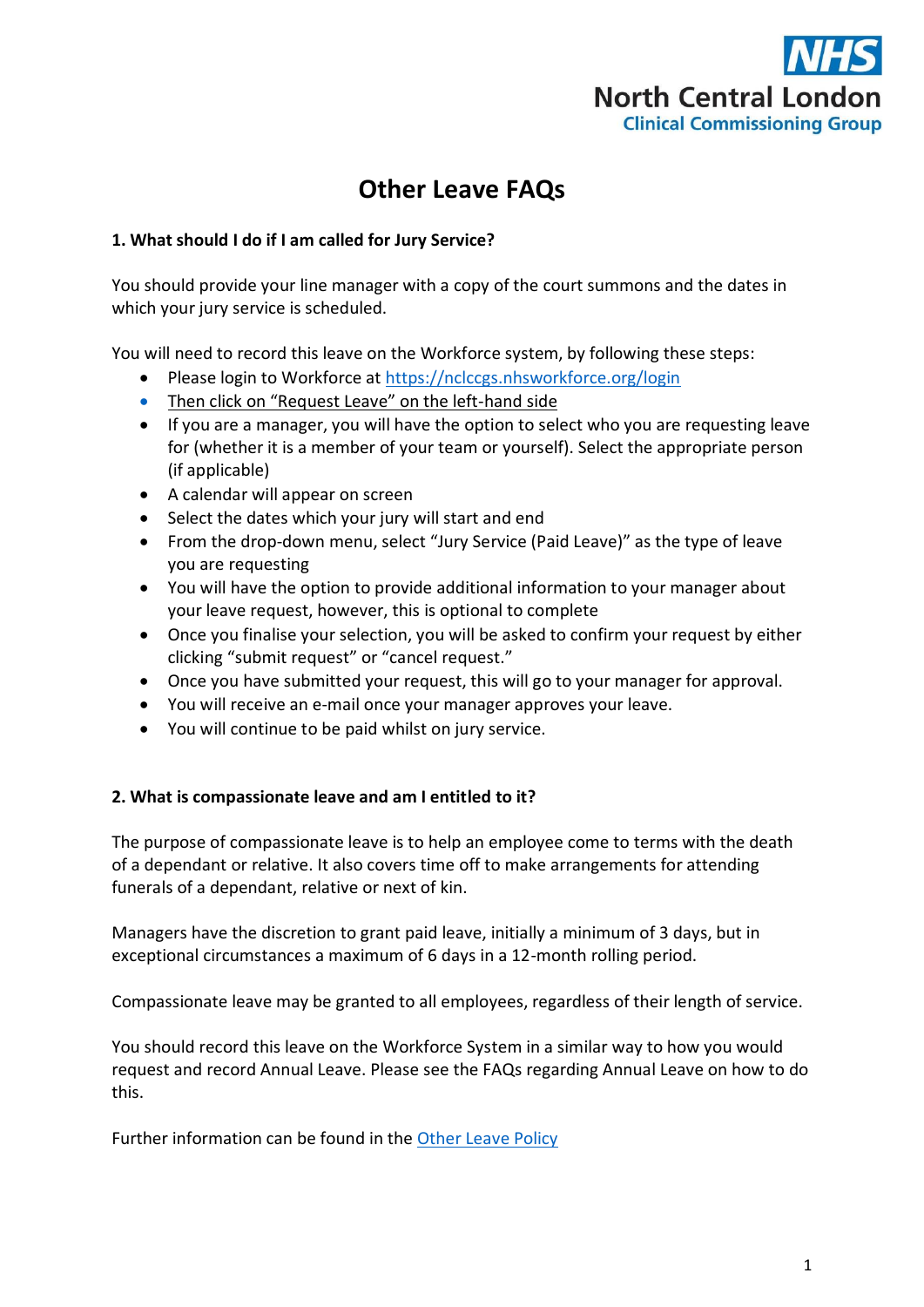

## **3. What is carer's leave and am I entitled to it?**

Carer's leave provides employees with planned time off to care for dependents.

Managers have the discretion to grant paid leave, initially a minimum of 3 days. However, in exceptional circumstances managers may grant a maximum of 6 days in a 12-month rolling period OR a short-term variation to hours/annual/unpaid leave/time off in lieu to deal with a caring situation, subject to business needs.

You should record this leave on the Workforce System in a similar way to how you would request and record Annual Leave. Please see the FAQs regarding Annual Leave on how to do this.

Carer's leave may be granted to all employees, regardless of their length of service.

#### **4. Am I entitled to any leave for emergency situations?**

The CCG recognises that there may be occasions when an employee may need emergency leave to deal with unexpected situations.

Please refer to Clause 6.1 in the [Other Leave Policy](https://intranet.northcentrallondonccg.nhs.uk/policies/policies.htm) for information on what constitutes an emergency situation.

Managers may grant employees up to one day paid emergency leave to deal with unexpected urgent domestic situations. Managers have the discretion to grant further paid leave in exceptional circumstances, subject to business needs.

#### **5. What is an employment break?**

An employment break allows employees to take unpaid leave for up to 5 years for reasons such as:

- Childcare needs
- Elder care
- Care for another dependent
- Training
- Study Leave
- Work abroad
- Other reasons that the CCG will consider on their merits

Employees will be unpaid during an employment break, however, the period of the employment break will count towards continuous employment for statutory purposes.